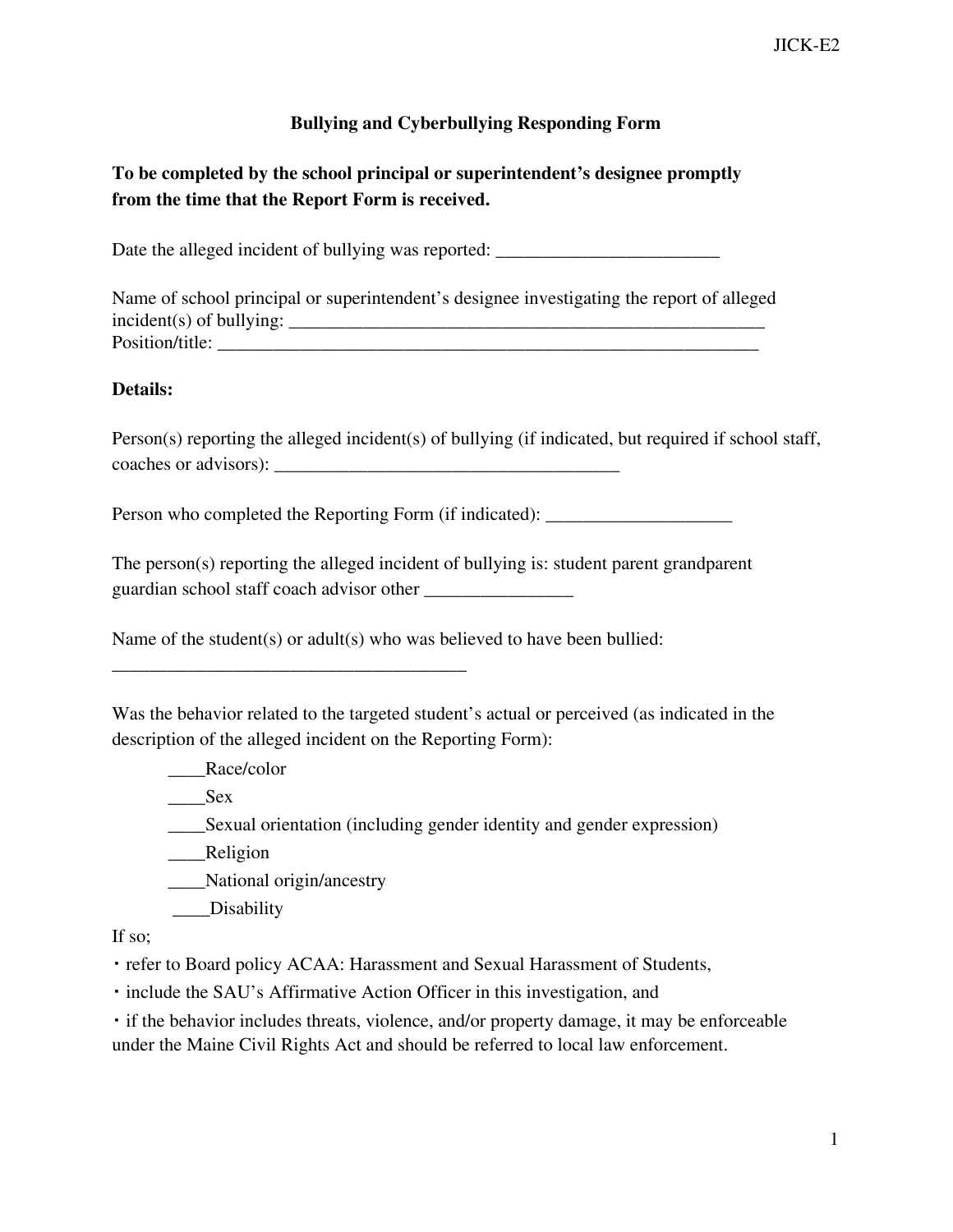Does the student have a 504 plan?  $\Box$  yes  $\Box$  no Does the student have an IEP?  $\Box$  yes  $\Box$  no *If yes to either above questions, please refer to student's 504 plan or IEP.* Is the student in the referral process for either?  $\Box$  yes  $\Box$  no If the student receives Special Education services, when was the Director of Special Education or 504 Coordinator made aware of this situation? date: \_\_\_\_\_\_\_\_\_\_\_

Name of the student(s) or adult(s) who is alleged to have bullied:  $\frac{1}{\sqrt{1-\frac{1}{\sqrt{1-\frac{1}{\sqrt{1-\frac{1}{\sqrt{1-\frac{1}{\sqrt{1-\frac{1}{\sqrt{1-\frac{1}{\sqrt{1-\frac{1}{\sqrt{1-\frac{1}{\sqrt{1-\frac{1}{\sqrt{1-\frac{1}{\sqrt{1-\frac{1}{\sqrt{1-\frac{1}{\sqrt{1-\frac{1}{\sqrt{1-\frac{1}{\sqrt{1-\frac{1}{\sqrt{1-\frac{1}{\sqrt{1$ 

The reported alleged incident(s) occurred:

\_\_\_\_\_ on school grounds

\_\_\_\_\_ on the school bus

\_\_\_\_\_ at a school sponsored activity

through the use of technology – at home  $\Box$  at school  $\Box$ 

 $\frac{\text{elsewhere} - (\text{be specific})}{\text{elsewhere} - (\text{be specific})}$ 

 $Date(s):$ 

Time(s)/time(s) of day: \_\_\_\_\_\_\_\_\_\_\_\_\_\_\_\_\_\_\_\_\_\_\_\_\_\_\_\_\_\_\_\_\_\_\_\_\_\_\_\_\_\_\_\_\_\_\_\_\_\_\_\_\_\_

Additional details known: \_\_\_\_\_\_\_\_\_\_\_\_\_\_\_\_\_\_\_\_\_\_\_\_\_\_\_\_\_\_\_\_\_\_\_\_\_\_\_\_\_\_\_\_\_\_\_\_\_\_\_\_

Have there been prior reports of alleged incidents of bullying or substantiated incident(s) of bullying involving the student(s) and/or adult(s)?  $\Box$  yes  $\Box$  no If yes, please include details and outcomes:

 $\overline{\phantom{a}}$  , and the contribution of the contribution of the contribution of the contribution of the contribution of the contribution of the contribution of the contribution of the contribution of the contribution of the  $\overline{\phantom{a}}$  , and the contribution of the contribution of the contribution of the contribution of the contribution of the contribution of the contribution of the contribution of the contribution of the contribution of the  $\overline{\phantom{a}}$  , and the contribution of the contribution of the contribution of the contribution of the contribution of the contribution of the contribution of the contribution of the contribution of the contribution of the  $\overline{\phantom{a}}$  , and the contribution of the contribution of the contribution of the contribution of the contribution of the contribution of the contribution of the contribution of the contribution of the contribution of the  $\overline{\phantom{a}}$  , and the contribution of the contribution of the contribution of the contribution of the contribution of the contribution of the contribution of the contribution of the contribution of the contribution of the  $\overline{\phantom{a}}$  , and the contribution of the contribution of the contribution of the contribution of the contribution of the contribution of the contribution of the contribution of the contribution of the contribution of the

 $\overline{\phantom{a}}$  , and the contribution of the contribution of the contribution of the contribution of the contribution of the contribution of the contribution of the contribution of the contribution of the contribution of the  $\overline{\phantom{a}}$  , and the contribution of the contribution of the contribution of the contribution of the contribution of the contribution of the contribution of the contribution of the contribution of the contribution of the  $\overline{\phantom{a}}$  , and the contribution of the contribution of the contribution of the contribution of the contribution of the contribution of the contribution of the contribution of the contribution of the contribution of the  $\overline{\phantom{a}}$  , and the contribution of the contribution of the contribution of the contribution of the contribution of the contribution of the contribution of the contribution of the contribution of the contribution of the  $\overline{\phantom{a}}$  , and the contribution of the contribution of the contribution of the contribution of the contribution of the contribution of the contribution of the contribution of the contribution of the contribution of the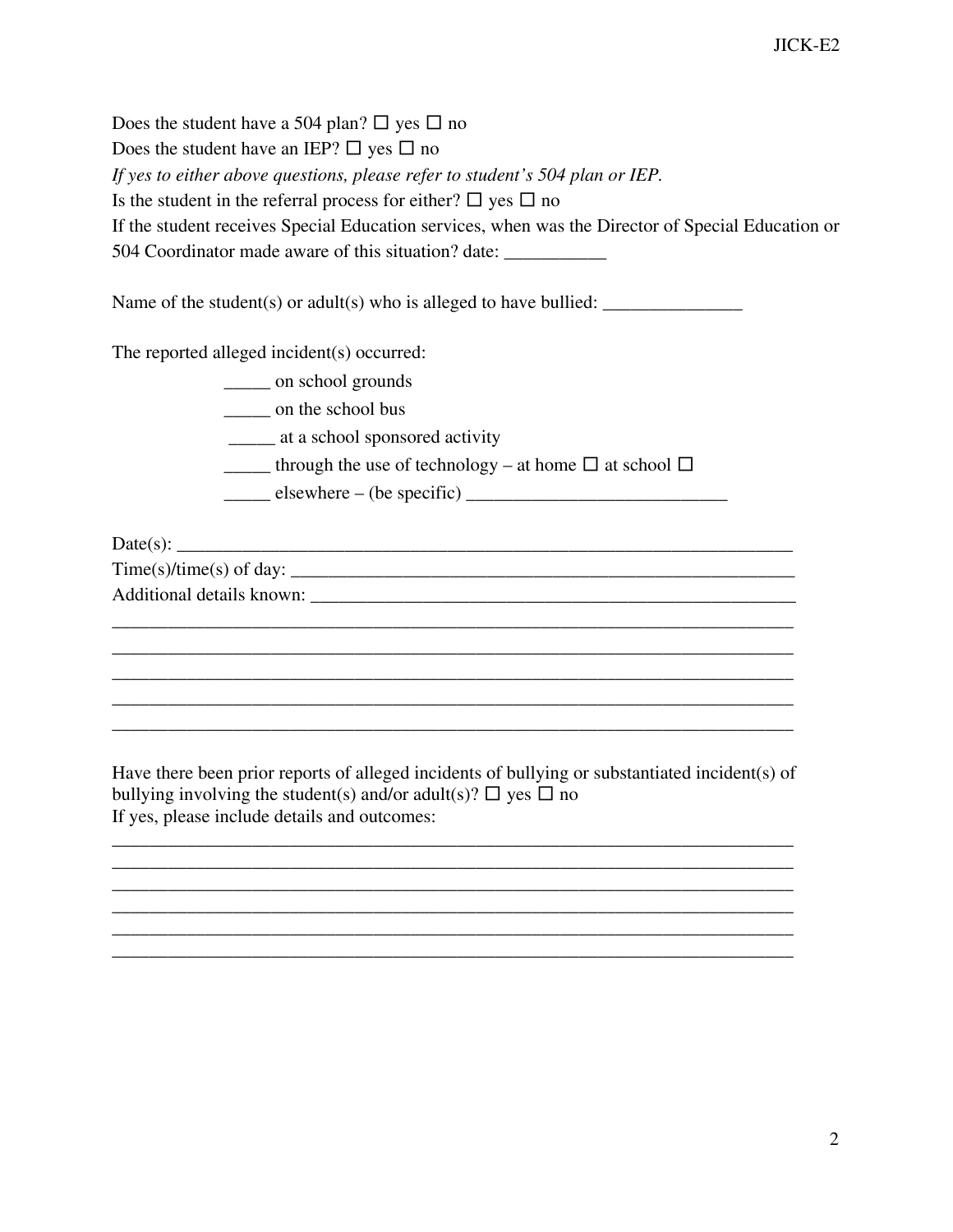JICK-E2

Evidence of allegation(s) of bullying provided to the school or in the school's possession used in this investigation:

- \_\_\_\_school video cameras
- \_\_\_\_school bus camera
- \_\_\_\_cell phone video
- \_\_\_\_electronic photos
- \_\_\_\_printed photos
- $\_email(s)$
- \_\_\_\_letters
- \_\_\_\_phone conversation notes
- \_\_\_\_written statements
- \_\_\_\_hospital reports
- \_\_\_\_police reports
- $\qquad \qquad \text{other (specificity)}$

### **Communication:**

When did you contact the parent(s) or guardian(s) of the student(s) who was believed to have been bullied? Date of communication(s):\_\_\_\_\_\_\_\_\_\_\_\_\_\_\_\_\_\_\_\_\_\_\_\_\_\_\_\_\_\_\_\_\_\_\_\_\_\_\_\_\_ Details of communication:

 $\overline{\phantom{a}}$  , and the contribution of the contribution of the contribution of the contribution of the contribution of the contribution of the contribution of the contribution of the contribution of the contribution of the  $\overline{\phantom{a}}$  , and the contribution of the contribution of the contribution of the contribution of the contribution of the contribution of the contribution of the contribution of the contribution of the contribution of the  $\overline{\phantom{a}}$  , and the contribution of the contribution of the contribution of the contribution of the contribution of the contribution of the contribution of the contribution of the contribution of the contribution of the  $\overline{\phantom{a}}$  , and the contribution of the contribution of the contribution of the contribution of the contribution of the contribution of the contribution of the contribution of the contribution of the contribution of the  $\overline{\phantom{a}}$  , and the contribution of the contribution of the contribution of the contribution of the contribution of the contribution of the contribution of the contribution of the contribution of the contribution of the

The school principal or superintendent's designee met with the student(s) who was believed to have been bullied on: \_\_\_\_\_\_\_\_\_\_\_

 $\overline{\phantom{a}}$  , and the contribution of the contribution of the contribution of the contribution of the contribution of the contribution of the contribution of the contribution of the contribution of the contribution of the  $\overline{\phantom{a}}$  , and the contribution of the contribution of the contribution of the contribution of the contribution of the contribution of the contribution of the contribution of the contribution of the contribution of the  $\overline{\phantom{a}}$  , and the contribution of the contribution of the contribution of the contribution of the contribution of the contribution of the contribution of the contribution of the contribution of the contribution of the  $\overline{\phantom{a}}$  , and the contribution of the contribution of the contribution of the contribution of the contribution of the contribution of the contribution of the contribution of the contribution of the contribution of the  $\overline{\phantom{a}}$  , and the contribution of the contribution of the contribution of the contribution of the contribution of the contribution of the contribution of the contribution of the contribution of the contribution of the

Details of communication:\_\_\_\_\_\_\_\_\_\_\_\_\_\_\_\_\_\_\_\_\_\_\_\_\_\_\_\_\_\_\_\_\_\_\_\_\_\_\_\_\_\_

When did you contact the parent(s) or guardian(s) of the student(s) who was alleged to have bullied? Date of communication(s):\_\_\_\_\_\_\_\_\_\_\_\_\_\_\_\_\_\_\_\_\_\_\_\_\_\_\_\_\_\_\_\_\_\_\_\_\_\_\_\_\_

 $\overline{\phantom{a}}$  , and the contract of the contract of the contract of the contract of the contract of the contract of the contract of the contract of the contract of the contract of the contract of the contract of the contrac

Details of communication: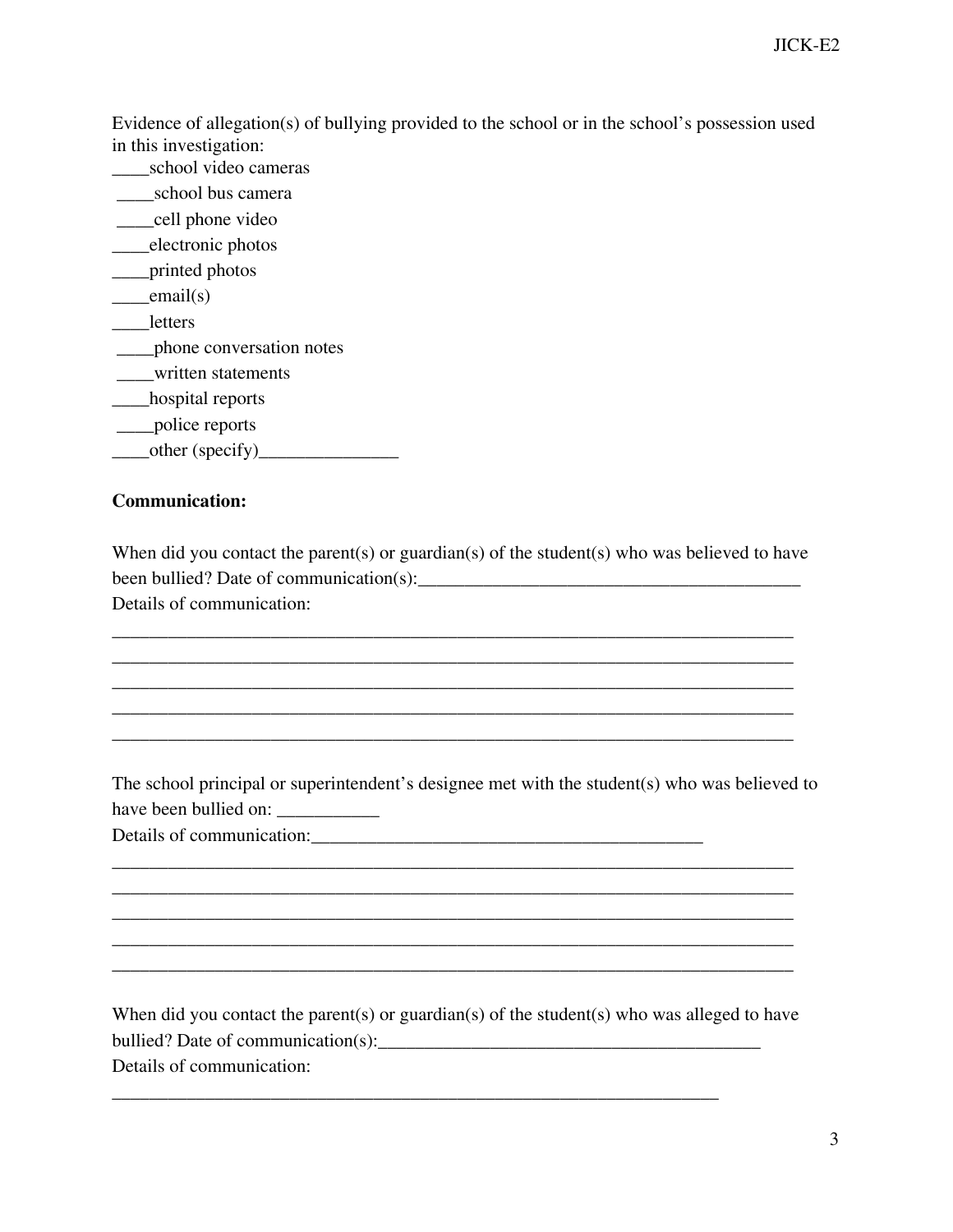| The school principal or superintendent's designee met with the student(s) alleged to have bullied |
|---------------------------------------------------------------------------------------------------|
| $\text{on:}\_$                                                                                    |
| Details of communication:                                                                         |
|                                                                                                   |
|                                                                                                   |
|                                                                                                   |
|                                                                                                   |
|                                                                                                   |
| Did the person(s) reporting the alleged incident identify any witnesses? $\Box$ yes $\Box$ no     |
| $Name(s)$ of witness:                                                                             |
|                                                                                                   |
| Did the school identify any witnesses? $\square$ yes $\square$ no                                 |
|                                                                                                   |
|                                                                                                   |
| If yes, the school principal or superintendent's designee met with the witness(es) on:            |
|                                                                                                   |
|                                                                                                   |
|                                                                                                   |
|                                                                                                   |
|                                                                                                   |
|                                                                                                   |
|                                                                                                   |
| <b>Safety Measures:</b>                                                                           |
|                                                                                                   |
| Local or state law enforcement will be contacted for potential:                                   |
| ______ criminal charges                                                                           |
| civil action under the Maine Civil Rights Act                                                     |

 $\overline{\phantom{a}}$  , and the contribution of the contribution of the contribution of the contribution of the contribution of the contribution of the contribution of the contribution of the contribution of the contribution of the  $\overline{\phantom{a}}$  , and the contribution of the contribution of the contribution of the contribution of the contribution of the contribution of the contribution of the contribution of the contribution of the contribution of the  $\overline{\phantom{a}}$  , and the contribution of the contribution of the contribution of the contribution of the contribution of the contribution of the contribution of the contribution of the contribution of the contribution of the

 $\_\_$  N/A

What measures are being taken throughout the investigation to ensure the safety of the student who was believed to have been bullied? \_\_\_\_\_\_\_\_\_\_\_\_\_\_\_\_\_\_\_\_\_\_\_\_\_\_\_\_\_\_\_\_\_\_\_\_\_\_\_\_\_\_\_

\_\_\_\_\_\_\_\_\_\_\_\_\_\_\_\_\_\_\_\_\_\_\_\_\_\_\_\_\_\_\_\_\_\_\_\_\_\_\_\_\_\_\_\_\_\_\_\_\_\_\_\_\_\_\_\_\_\_\_\_\_\_\_\_\_\_\_\_\_\_\_\_\_\_\_

*Attach safety measures (ie. Student Support & Safety Plan) to this Responding Form.*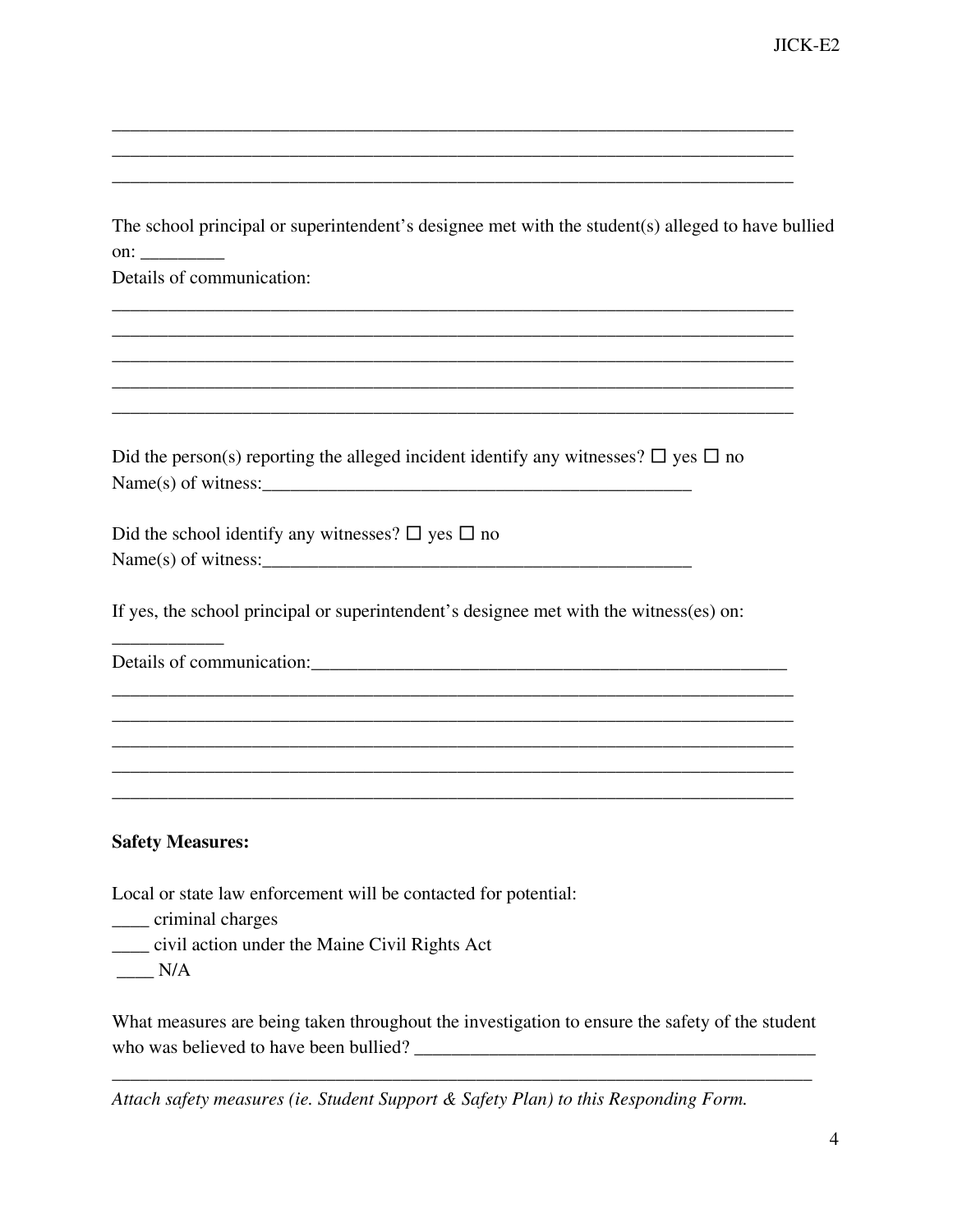When was there communication with the parent(s) or guardian(s) of the student(s) who was believed to have been bullied about these safety measures?

 $\overline{\phantom{a}}$  , and the contribution of the contribution of the contribution of the contribution of the contribution of the contribution of the contribution of the contribution of the contribution of the contribution of the  $\overline{\phantom{a}}$  , and the contribution of the contribution of the contribution of the contribution of the contribution of the contribution of the contribution of the contribution of the contribution of the contribution of the  $\overline{\phantom{a}}$  , and the contribution of the contribution of the contribution of the contribution of the contribution of the contribution of the contribution of the contribution of the contribution of the contribution of the  $\overline{\phantom{a}}$  , and the contribution of the contribution of the contribution of the contribution of the contribution of the contribution of the contribution of the contribution of the contribution of the contribution of the  $\overline{\phantom{a}}$  , and the contribution of the contribution of the contribution of the contribution of the contribution of the contribution of the contribution of the contribution of the contribution of the contribution of the

Date of communication(s):\_\_\_\_\_\_\_\_\_\_\_\_\_\_\_\_\_\_\_\_\_\_\_\_\_\_\_\_\_\_\_\_\_\_\_\_\_\_\_\_\_\_\_\_\_\_\_\_\_\_\_\_\_

Details of communication:

### **Determination of Bullying:**

*Refer to the definition of bullying in policy JICK*

Behavior(s) had the effect of:

- \_\_\_\_ Physically harming a student or damaging a student's property; or
- \_\_\_\_ Placing a student in reasonable fear of physical harm or damage to the student's property

### **OR**

Behavior(s) interfered with the rights of a student by:

\_\_\_\_ Creating an intimidating or hostile educational environment for the

student; or

\_\_\_\_ Interfering with the student's academic performance or ability to

participate in or benefit from the services, activities or privileges provide by a school

None of the above

Summary of Investigation: (use additional sheet)

Outcomes: (use additional sheet)

All findings and results shall be reported to the superintendent.

### **Is this a substantiated incident of bullying?**

 $\Box$  yes  $\Box$  no

**If yes, refer to the Remediation Form (JICK-E3) to indicate specific nature(s) of the incident, the consequences, and actions taken for the student who has bullied. This**